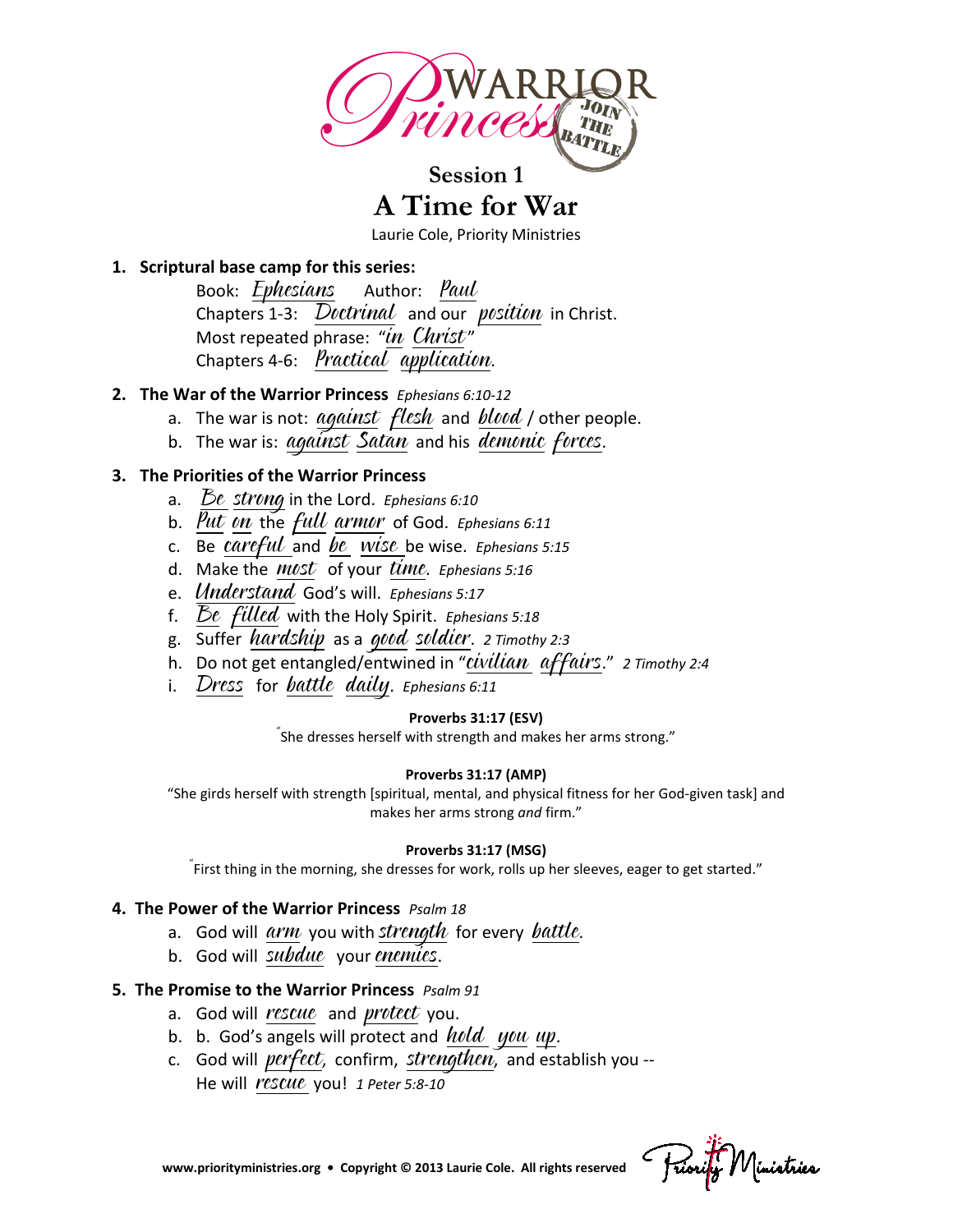

# **Warfare 101: Top 5 Essentials for Everyday Combat**

Laurie Cole, Priority Ministries

### **A Warrior Princess Must:**

- **1. Know** her enemy .
	- a. Satan's past: *Ezekiel 28:12-17, Isaiah 14:11-14*
	- b. Satan's present: *1 Peter 5:8, Ephesians 2:2-3*
	- c. Satan's future: *Isaiah 14:15, Revelation 20:10*
- **2.** Know her *enemy's* tactics.
	- a. "Devil" means: deceiver. *1 Timothy 2:14, Revelation 12:9*
	- b. "Satan" means: slanderer / liar. *John 8:44*
	- c. Primary battlefield: your mind. *2 Corinthians 10:3-5*
	- d. His camouflage: angel of light. *2 Corinthians 11:14*
	- e. His goal: to *steal*, *kill*, and *destroy*. *John 10:10, John 8:44, Luke 8:5, 11-12*
	- f. He does not have absolute power and authority. *Job 1:6-12, 2:1-7, 2 Corinthians 12:7-10*
	- g. He tempts us to sin. *Luke 4:1-13, Luke 22:31*
	- h. He *hinders* and attempts to thwart and *impede* God's plan for our lives. 1 Thessalonians 2:18

"*Satan's will for you is to defeat the will of God for you at any moment of your life."* J. Dwight Pentecost, *Your Adversary The Devil*

- **3. Know** and practice her priorities . *Matthew 6:33, 2 Corinthians. 11:3*
- **4. Know** God's Word . *Luke 4:1-13*
- **5. Know** and practice her most effective *defense* : resist the enemy. How? By *standing firm* in your *faith*. Luke 4:1-13, 1 Peter 5:8-9, James 4:7

Friority Ministries

 **[www.priorityministries.org](http://www.priorityministries.org/) • Copyright © 2013 Laurie Cole. All rights reserved.**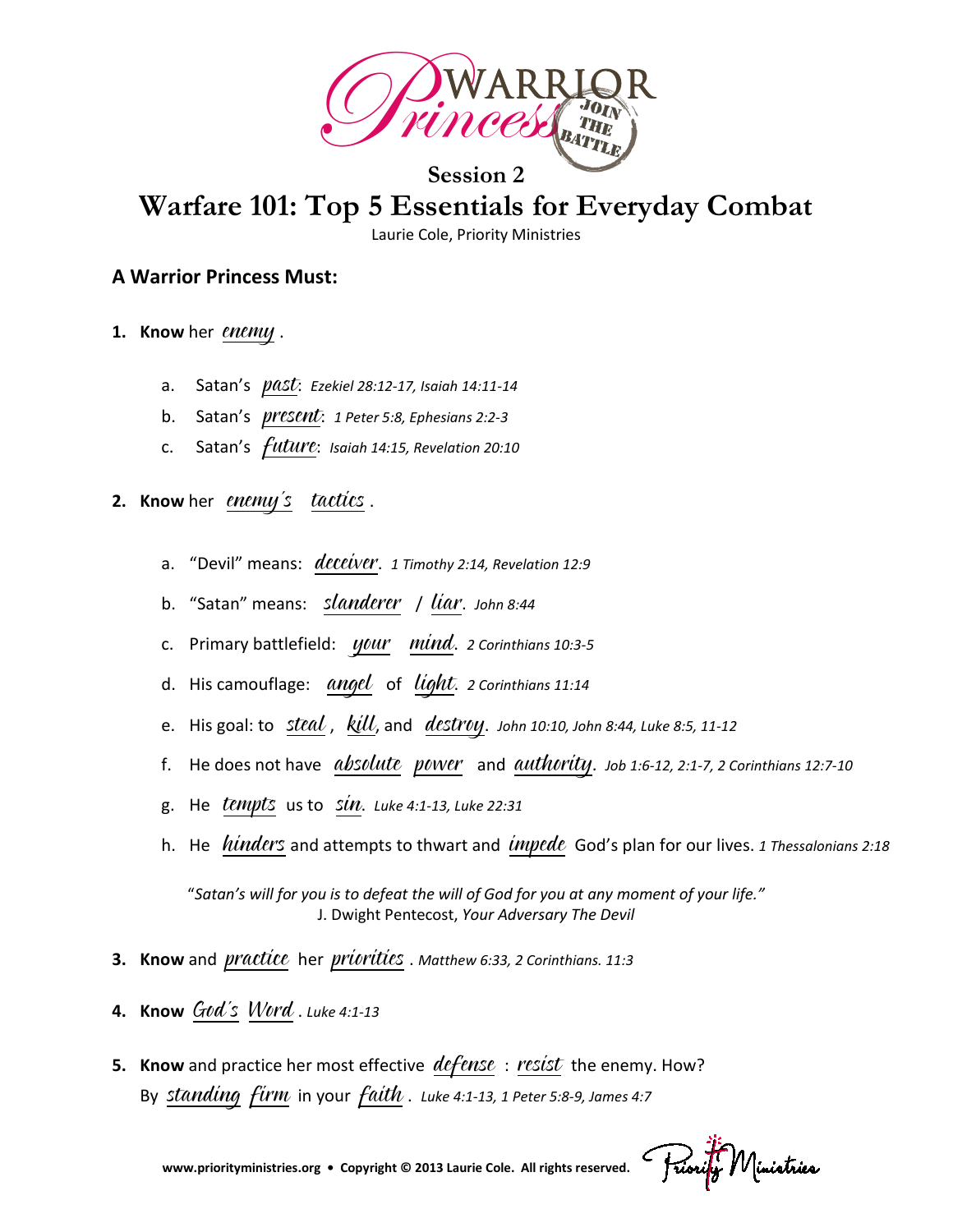

# **Session 3 Dressing for Battle** Laurie Cole, Priority Ministries

# *Why do I need to dress for battle?*

So that I will be able to stand firm against the schemes of the devil. *Ephesians 6:10-14*

## *What do I wear to battle?*

- 1. The belt of truth. *Ephesians 6:14*
- 2. The breastplate of righteousness. *Ephesians 6:14*
- 3. The gospel shoes of peace. *Ephesians 6:15*
- 4. The shield of faith. *Ephesians 6:16*
- 5. The helmet of salvation. *Ephesians 6:17*
- 6. The sword of the Spirit. *Ephesians 6:17*
- 7. Prayer and intercession. *Ephesians 6:18*

Friority Ministries